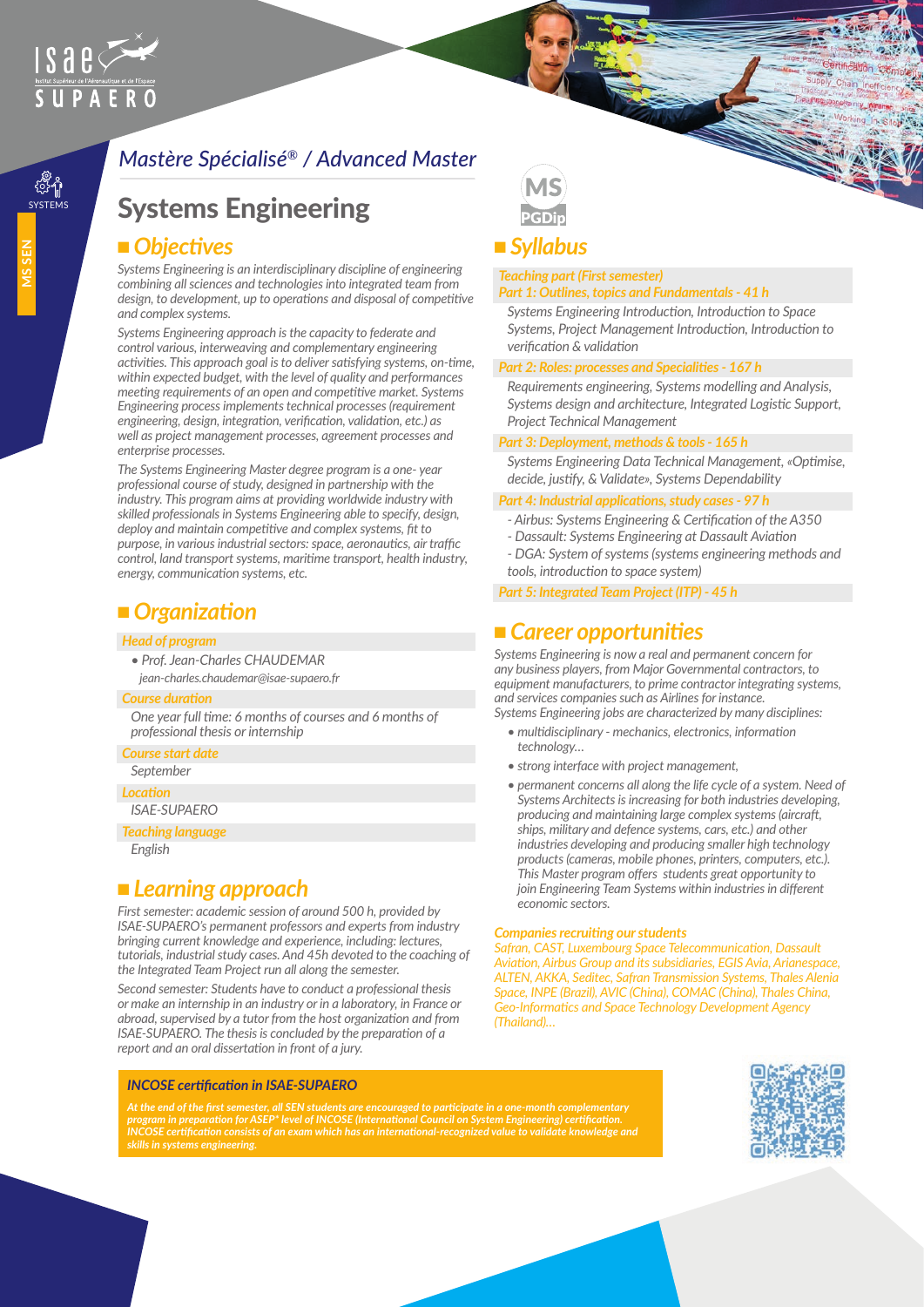

#### *Why did you choose ISAE-SUPAERO and apply for this MS? What were your objectives?*

*FLORIAN ROSELLI Graduated in 2020 Human Spaceflight Engineer | MEDES for CNES/CADMOS (French Space Agency)*

*As a general engineer, my deepest ambition was to combine my great interest for space and aeronautics to my field of study and professional career. I decided to apply for the Systems Engineering (SEN) Advanced Master while I was completing my last year of engineering studies in HEI-Lille. As a prestigious school in France and Europe about aerospace training, ISAE-SUPAERO seemed the obvious choice to me. The strong international alumni network, partner universities and companies offer an excellent environment to evolve and give rise to ambitious ideas.*

*The SEN Advanced Master seemed to be the most relevant with my background and ambition. Indeed, I was looking to broaden my skills in system design and architecture, requirements engineering and to acquire an overview on the multiple aspects of a project. Most of all, I deeply desired to inspire from other ways of working in order to become an active part of the rise of new challenges regarding space exploration/research and aeronautics.*

*PRAKHAR AGARWAL*

*Cohort 2020/2021* 

*Intern in (Re)Architecture with Environmental Concerns | Altran*

*I was keen to pursue Systems Engineering since my undergraduation days, when we were working on a Sounding Rocket. And later, while working at Indian Space Research Organization (ISRO), I could easily identify that I can ace at Systems Engineering and thus had strong inclination to formally learn, grow and apply myself in the domain. After exploring the MS degree courses available across the globe, I found the curriculum and course structure at ISAE-SUPAERO to be best suited for my requirements. It is a one-year course covering Systems Engineering and MBSE with a primary basis in aviation and space sectors; majority of the tenure is dedicated to learning through application; lecturers are drawn from industry; alumni network of ISAE-SUPAERO is very strong; and definitely ISAE-SUPAERO is one of the top institutes in aerospace studies and research. All of these factors made ISAE-SUPAERO my obvious choice.*

#### *According to your experience, what are the strong assets of the Master?*

*First of all, I strongly believe that one of the most driving strengths of this Advanced Master is the wealth of cultural diversity. I had the chance to meet and work with people from various countries and continents, to challenge myself with different working methods and most of all to inspire from their diversity and differences.* 

*This Advanced Master clearly offers a high-level academic training resolutely turned towards the needs of the aerospace industry. Indeed, by combining academics approach and technical needs of field, the SEN Advanced Master offer a great coherence in a transdisciplinary way with concrete study cases and projects. Furthermore, the speakers' diversity, expertise and passion, provide you with a solid basis and key competences to pursue your career and to strengthen your skills in Systems Engineering.*

#### *Which are your career plans?*

 *I am currently working at CNES the French Space Agency, for MEDES (Space Medicine), as Human Spaceflight and Operation Engineer. I first develop projects and experiments from various universities, scientists and companies for their implementation on board the International Space Station. Then my role is to support in real time the on orbit operations realized by the astronauts..* 

*I will most likely pursue my career in the operational field and more specifically towards Human Spaceflight to become an active part of the challenges that the space exploration offers.*

*I find the balance between academic lectures and the practical skill-set taught by lecturers, who have varied and wide industrial experience, as one of the strongest points of this masters at ISAE. All the lectures are augmented by industrial examples of how different concepts are applied in actual SE practice. Training in different MBSE tools and frameworks was really interesting as well. Application of what is taught and discussed in the lectures through the course projects and the semester-long Integrated Team Project, provides a very strong foundation for budding Systems Engineers.*

*I intend to grow myself as an expert Systems Engineer and Architect, through projects that add significant and sustainable value to humanity, be it in any industry. My background does lure me back to the space industry; nevertheless I am happy to explore a new industry through my internship, and later in future.*